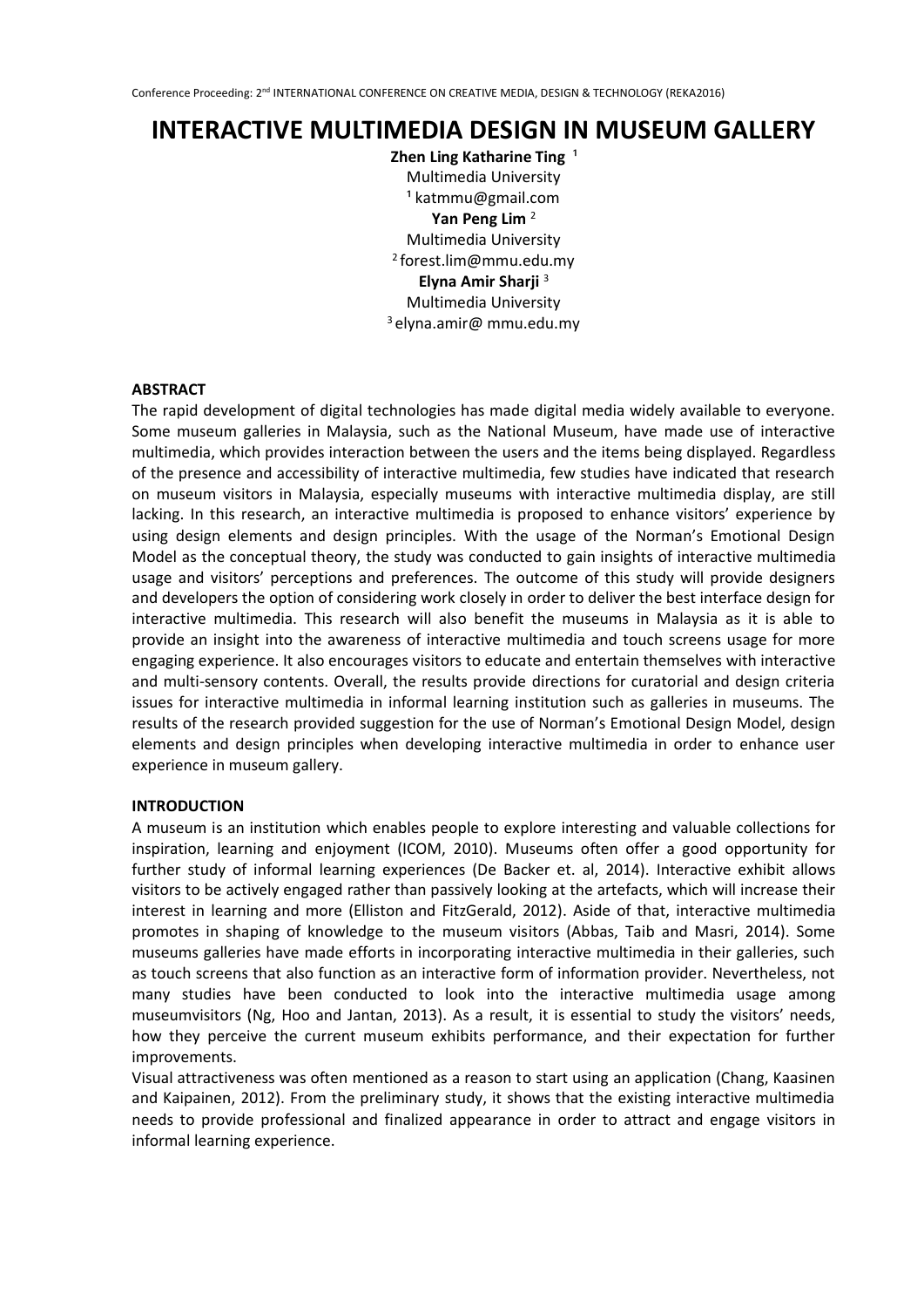#### **MUSEUMS AND GALLERIES**

In Malaysia, there are 185 museums and galleries on each state that uncovers and displays the local material, culture and heritage (Staff, 2012). According to Taha (2008), the main function for all museums in Malaysia is to defend the national uniqueness. In recent years, the Malaysian government has pumped in millions of dollars into the museums industry (Staff, 2012). However, the museums in Malaysia are still facing many problems. Other than being a non-profit body and a high maintenance institution, museums must also add value and contribute to the society in upholding their existence (Elottol and Bahauddin, 2011). All in all, the museums still depends greatly on its role in education progress (Taha, 2008). In particular, the researcher only studies the interactive multimedia in galleries of the National Museum Malaysia. The National Museum or MuziumNegara, is one of the top museums in Malaysia and provides a good overview of the nation's rich historical and cultural heritage (Elottol and Bahauddin, 2011).

# **NORMAN'S EMOTIONAL DESIGN MODEL IN INTERACTIVE MULTIMEDIA DESIGN**

Norman (2004) stresses that attractive product or application triggers emotion and mental process and make users more tolerant of minor difficulties. Hence, the most direct way to influence a decision or perception is through the visual appearance. Based on the Norman's emotional design model (Partners, 2013), there are visceral, behavioural, reflective levels of design that are connected to the three different levels of psychological processing. It can be very difficult for the reflective level to overrule the visceral and behavioural level, which thereby gives rise to many human idiosyncrasies (Kahneman, 2011). Based on that, the researcher focused more on the fast thinking or subconscious levels, which are the visceral and behavioural levels in this study. From the Figure 1, the design elements include layout, typography, colour, imagery, and controls.



Figure 1. Norman's Emotional Design Model (Partners, 2013)

The first level is visceral level, which is the level of subconscious or fast system, where emotional signals from the environment are taken automatically. This level has to do with the initial impact of the appearance, touch and feel. It responds rapidly, makes judgements, and triggers the emotional responses to stimuli that are expressed through a combination of physiological and behavioural response. A good visceral design is appealing and makes users feel happy, joyful and positive. The behavioural level is about how usable and effective the application is to interact with. This is the level where most human activities occur. Most usability issues are related to behavioural level. The behavioural design should include relevant functions that fulfil the users' needs. While interface distraction leads to negative emotion, ease of use and effectiveness trigger positive emotion (Idler,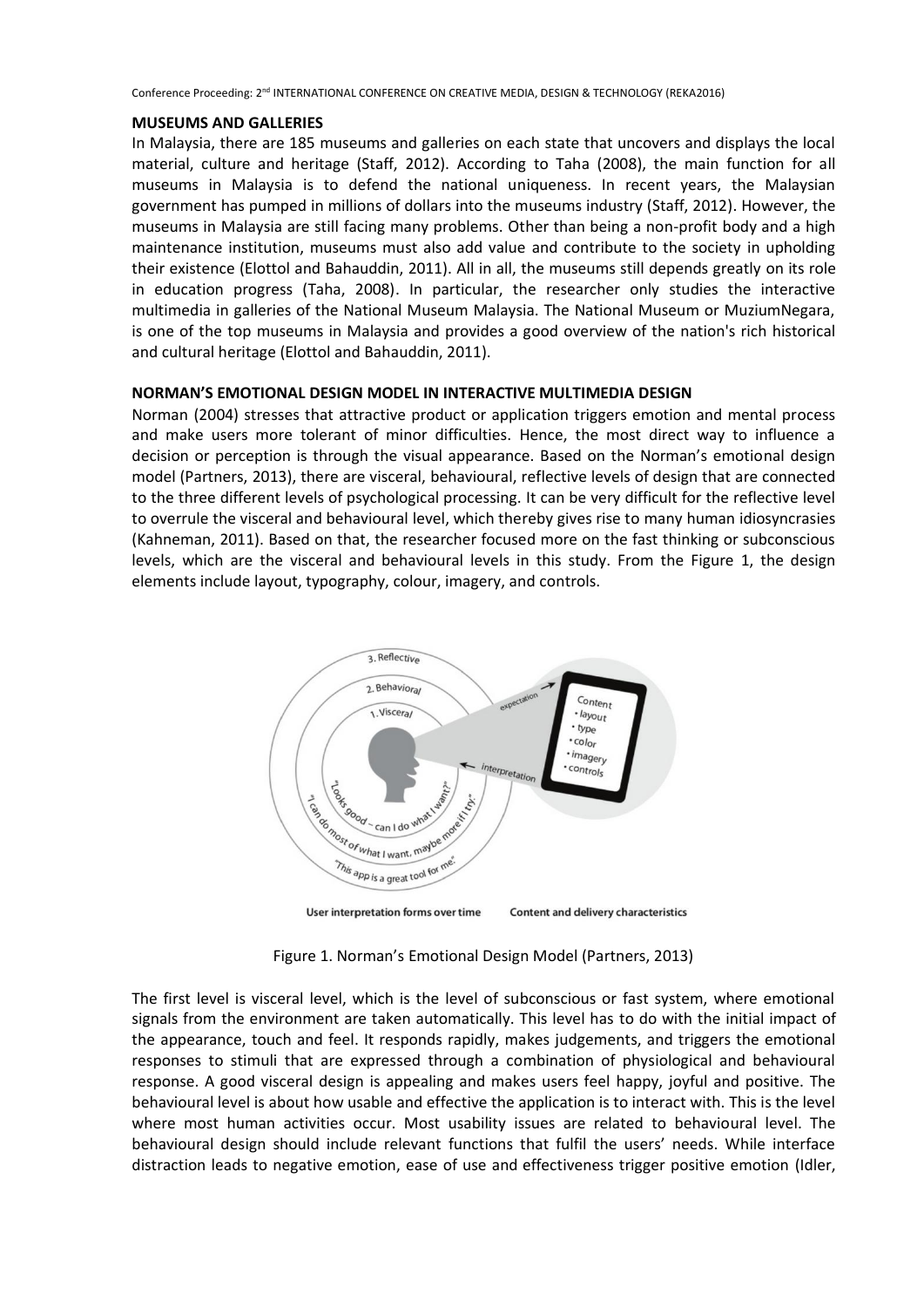2012). In a nutshell, user's perceptions on visual design are important for interactive multimedia design. Norman (2004) suggests that designers focus on the context and the tasks of a product or application it is being used for. The application needs to help users to understand the purpose of it, show them how to use it and also create positive feeling. It is also important to differentiate from the mass and to provide professional and finalize appearance. In order to develop a good visual presentation, designers should adapt visual design criteria, which are the design elements and the design principles during design process (Yamin and Jaafar, 2013; Bakar and Long, 2013).

# **DESIGN AND DEVELOPMENT**

The researcher decided to enhance one of the touch screens design, which is the "The Prime Minister of Malaysia" in National Museum. This application contains the biography and information about prime ministers of Malaysia. It was displayed in both English and Malay.



Figure 2. Interface of the current "The Prime Minister of Malaysia" application

Findings from preliminary studies show that multimedia elements which include layout, typography, colour, imagery and control, together with the ease of use are the most important design criteria that should be considered while producing interactive multimedia. Based on the main menu of the current interactive multimedia "The Prime Minister of Malaysia" application, the arrangements of the buttons are confusing, as the numbers are not in order. Apart from that, lack of images and design of the layout makes visitors lost interest. Besides that, there are too many words in one page as both Malay and English languages are used. There is no title or headlines to let visitors study to the point immediately. Other than that, every text is the same size, which is hard for users to read as well.



Figure 3. Modified main menu of "The Prime Minister of Malaysia"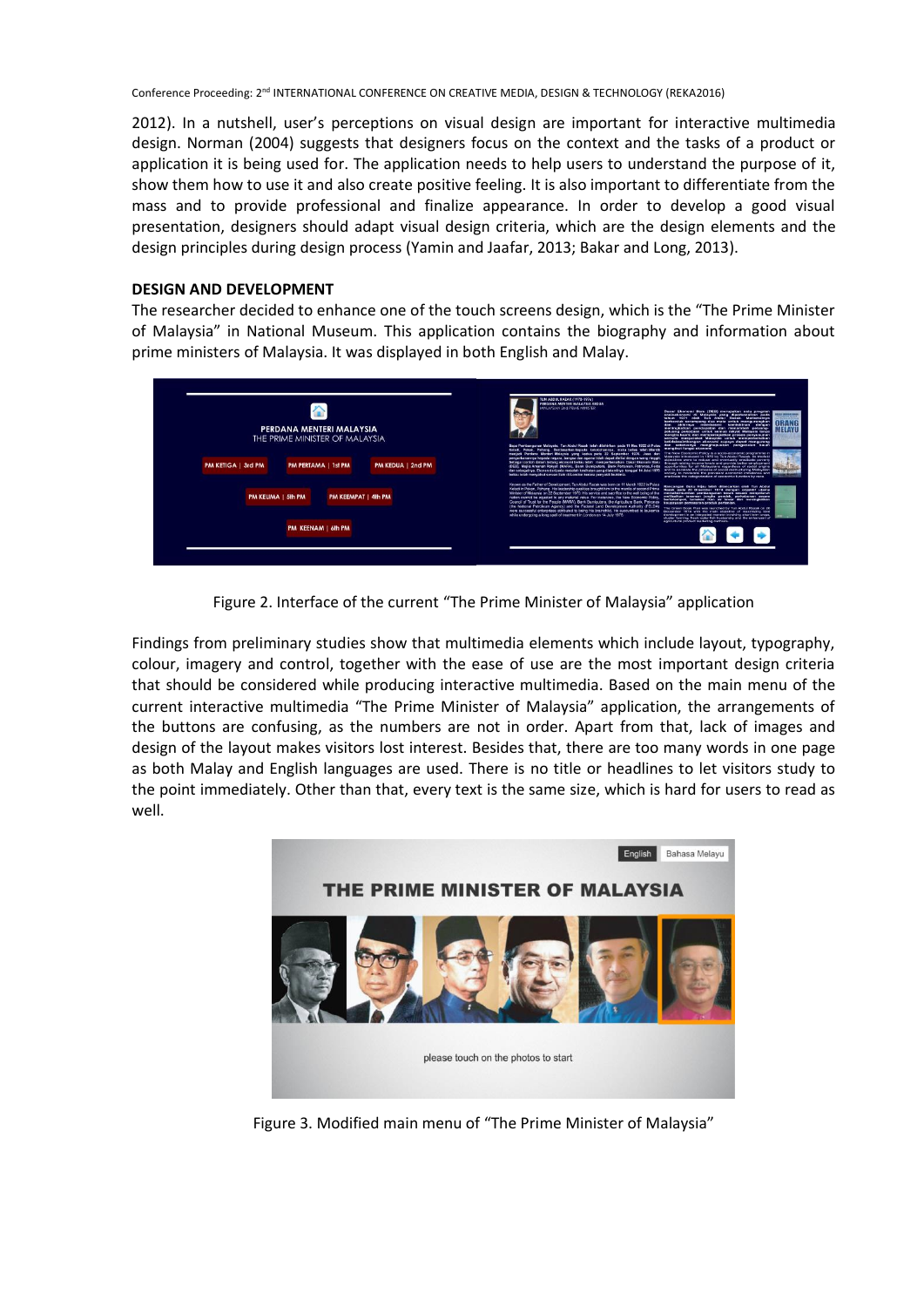The application was redesign using Adobe Flash software. It was designed according to previous application layout, which is 1920 by 1080 pixel screen. Some requirements are set for the proposed design by combining design elements and design principles to create the prototype. Simplicity is one of the main design principles for this prototype as the interface must be comfortable to read and easy to use or navigate. Secondly, consistent interface helps users get comfortable with the application in a short time. The main menu is made clear for visitors to avoid clustered screens and allow them to navigate in better depth. Therefore, visitors can select and understand other prime minister's information in a very short period of time.



Figure 4. Modified pages of "The Prime Minister of Malaysia"

In order to not overload users with irrelevant information, different languages have been separated into two different pages but with the same design. Visitors can view the information in their preferred language by tapping on language options on every page. The size of text has been enlarged and additional information is offered in layers to keep the interface simple. Font san-serif was used for its simplicity and ease of read (Ng, Hoo and Jantan, 2013). The icon or buttons for navigation have been redesigned for more intuitive and related to current designs. The icon designs for the 'previous' and 'next' icons are designed with chevron symbol (V-shaped pattern) and in black. They are simple shapes that viewers can easily identify as the symbol is widely used and are very legible, giving them the best appearance on screen (Lim and Woods, 2010). Comfortable colour scheme was used for redesigning the application. Colour block was used to separate the information with background design. Grey is the primary colour for this application which given it a minimalistic look with a touch of intelligence and seriousness. The greyish gradient background with the darker grey content background focuses the user's attention towards the centre of the application. The dark bar across the picture "frames" the user's view into the content. The use of orange in the application draws and leads the user to the aspects of the content. The neutral colour scheme provides enough visual stimulation to keep the audience interested, while allowing them to enjoy the site's content comfortably. To enhance users' experience, transition was applied on buttons. This creates feedback and visual appeal for users. The application is not designed with audio presentation to prevent distraction during the exhibition.

# **RESULT**

After the design and development stage, the prototype was installed in the Gallery D of National Museum for a week (7 working days) to be evaluated. The user survey was carried out to measure visitors' overall experience and engagement with newly designed touch screen. A paper-based close ended questionnaire was used as the instrument for the data collection. It was created based on data from preliminary studies and Ng's paper (Ng, Hoo and Jantan, 2013), modified by the researcher afterwards by applying the Norman's Emotional Design Model. It consisted of three main sections, namely demographics section, user design preferences section and users' overall experience section. Visitors rated their experience on a five-point Likert Scale from "Strongly Disagree" to "Strongly Agree". The data gathered was analyzed using Statistical Package of the Social Sciences (SPSS) software. Descriptive statistics were used to calculate the frequencies, mean and standard deviation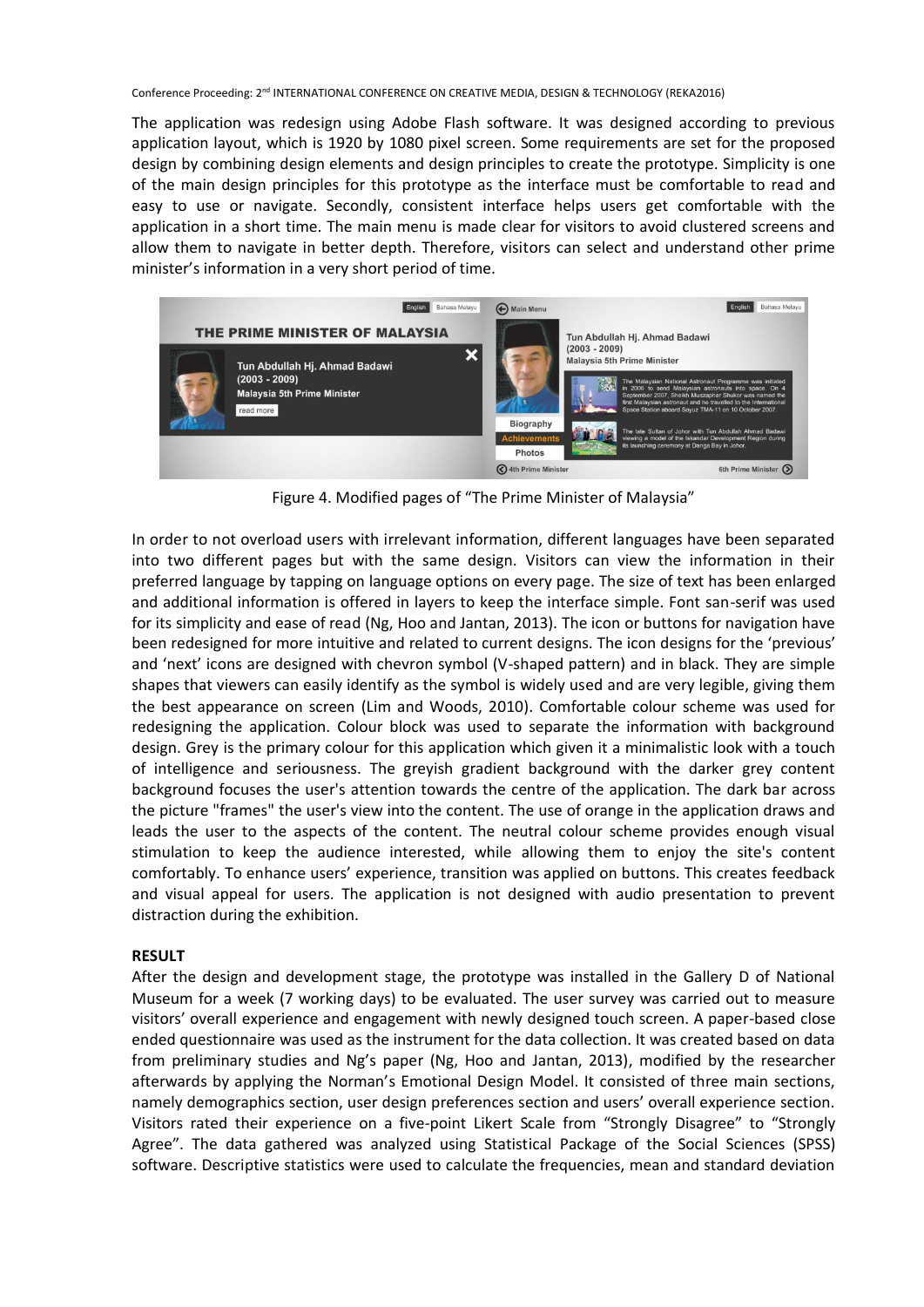of the variables. In total, 104 visitors (N=104) interacted with "The Prime Minister of Malaysia" application and participated in the evaluation. The respondent of the study constituted of 55 males (52.9%) and 49 females (47.1%). By age-group, the highest number of the respondents fall within the age group of 18-24 years old which equals to 41.3%, followed by 34.6% between 25-34 years old, 14.1% between 35-44 years old, and 9.6% over 45 years old.



Figure 5. Visitor was evaluating the prototype

Based on the results, the modified application is more attractive (Mean=4.12), manages to hold their attention (Mean=3.97), easy to navigate (Mean=4.38). Besides that, respondents agree that the modified application presented clear and consistent information (Mean=4.36), well organised layout (Mean=4.34), and is comfortable to read (Mean=4.50). In addition, they agreed that the application was designed with well-balanced of colours usage (Mean=3.91) and also have suitable images or graphics (Mean=4.30). All of the design criteria have standard deviation below 1.0 which shows the values in the dataset are close to each other. In conclusion, the design of modified application is more towards the preferences for visitors. The respondents were also asked whether they think the modified application is easier to use, and the data shows significantly high mean value (Mean=4.42). This shows that aesthetically pleasing application does provide better ease of use due to the emotional connection with application (Norman, 2004). Moreover, visitors' learning experience is increased by means of visitors have agreed that they learned something new (Mean=4.00) and are curious to find out more information (Mean=3.70). As for user experience, it can be concluded that the mean values shows a slight increase throughout the relations (fun; entertained; emotionally engaged). However, with all the mean values around 3.39 to 3.76, this suggests that the modification does not significantly affect user experience. For instance, the researcher focused more on visceral and behavioural levels in this study, visual design on reflective level, which enabled them to design and builds long term relationship with users. On overall, 93.3% of respondents found that the modified touch screen application was enjoyable to interact with. This indicates that the modified application does enhance their positive experience. Few of them did not enjoy using the touch screen application. This is expected as to design an interactive multimedia that achieves users' expectation; it needs to go through few iteration cycles. Visitors are expecting more improvements for better experience. According to the feedbacks for further improvements, few of the respondents have suggested that buttons should be larger. Smaller touch target are hard for users to tap. Finger touch size should be considered to create more user friendly application. The colour contrast of the modified interactive multimedia can influence emotional impact. Brighter colours would be more attractive and good colour balance interface is able to make visitors feel fresh while reading. On the other hand, most advise to add more pictures, imagery, animation, sounds and videos for more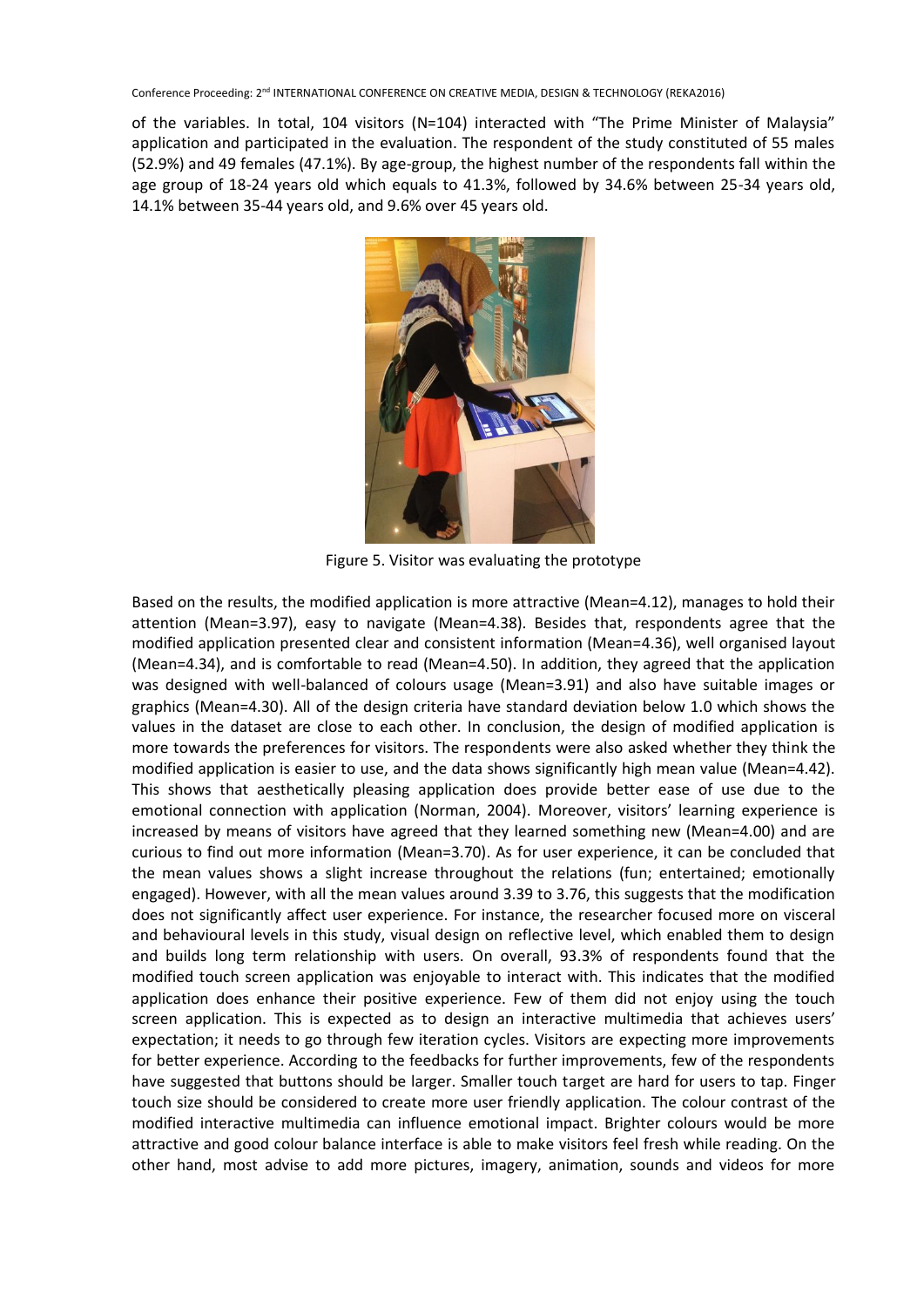engaging and enjoyable experiences. Some visitors suggested that features like zooming into images or dragging for more information should be added in. The flexibility of interacting with digital contents afforded by finger gestures, such as swiping, flicking, pinching, pushing and tapping, has resulted into richer ways to engage users (Sharp, Rogers and Preece, 2011). Applying these interactive features to highlight certain content will improve the fun or playful feeling among users (Touw and Miller, 2012). Educational or learning based games can create fun experience. As some of the visitors are parents, they recommend having learning games in order to attract their children to have fun while learning. Meanwhile, adults will be more interested in what they can learn. Since the museums regularly receive international visitors, the option of adding different languages has been one of the recommendations for the interactive multimedia design. This helps more visitors to understand the museum context and information. The inclusion of both entertaining and educational features is significant for designing an interactive multimedia and balancing both can be a real problem. For instance, one of the respondents proposes using timeline for the main menu page according to the Prime Ministers of Malaysia servicing period, which would enable users to have easier and quicker reading. The content information should be simple and straightforward for users to retrieve in a short time. Furthermore, highlighting the headline or using leading words could bring better reading as well.

## **DISCUSSION**

This study discovered that design elements which include layout, typography, colours, imagery and control, as well as design principles (simplicity, consistency) are the most important design criteria that should be considered by designers while producing interactive multimedia for informal learning place or museum. The visitors found that the modified application was much more attractive and manage to hold their attention. Besides that, respondents agree that the modified application was easier to navigate, and presented clear and consistent information. The visitors also perceived modified interactive multimedia had well organised layout and was comfortable to read. In addition, they agreed the application was designed with well-balanced colours usage and also has suitable images or graphics. The respondents were also asked whether they think the modified application is easier to use. All in all, there is significantly high mean value for the modified application. This shows that aesthetically pleasing application does provide better ease of use, due to the emotional connection with application (Norman, 2004). Some studies previously indicate that applying interactive multimedia in informal learning environment improve their learning experience (Ng, Hoo and Jantan, 2013). Since evaluate designs is to interact with the users, some requirements are set for the prototype to achieve the goal. Visitors' learning experience had slightly increased by means as visitors have agreed that they learned something new and they were curious to find out more information. Nevertheless, it was suggested by a few respondents that, learning experience actually relates to the content design. Some of them do not have interest on the content itself. For future development, the content should be considered as well in order to enhance the motivation to learn. For the overall entertaining experience which includes fun, entertaining and emotionally, the data suggests that the modification does not significantly affect their experience. In this case, as the researcher focused more on visceral and behavioural levels in this study, visual design on reflective level, which able to design and builds long term relationship with users does not able to function. All three levels of Norman's Emotional Design Model should be studied and applied in the application design in order to produce a good interactive multimedia which enhances user experience. In line with this study, it was found that, museum visitors generally have positive perceptions towards modified interactive multimedia application. These positive experience of the respondents indicated that the visitors are more willing to interact with interactive multimedia which adapt design elements as well as design principles into their informal learning process.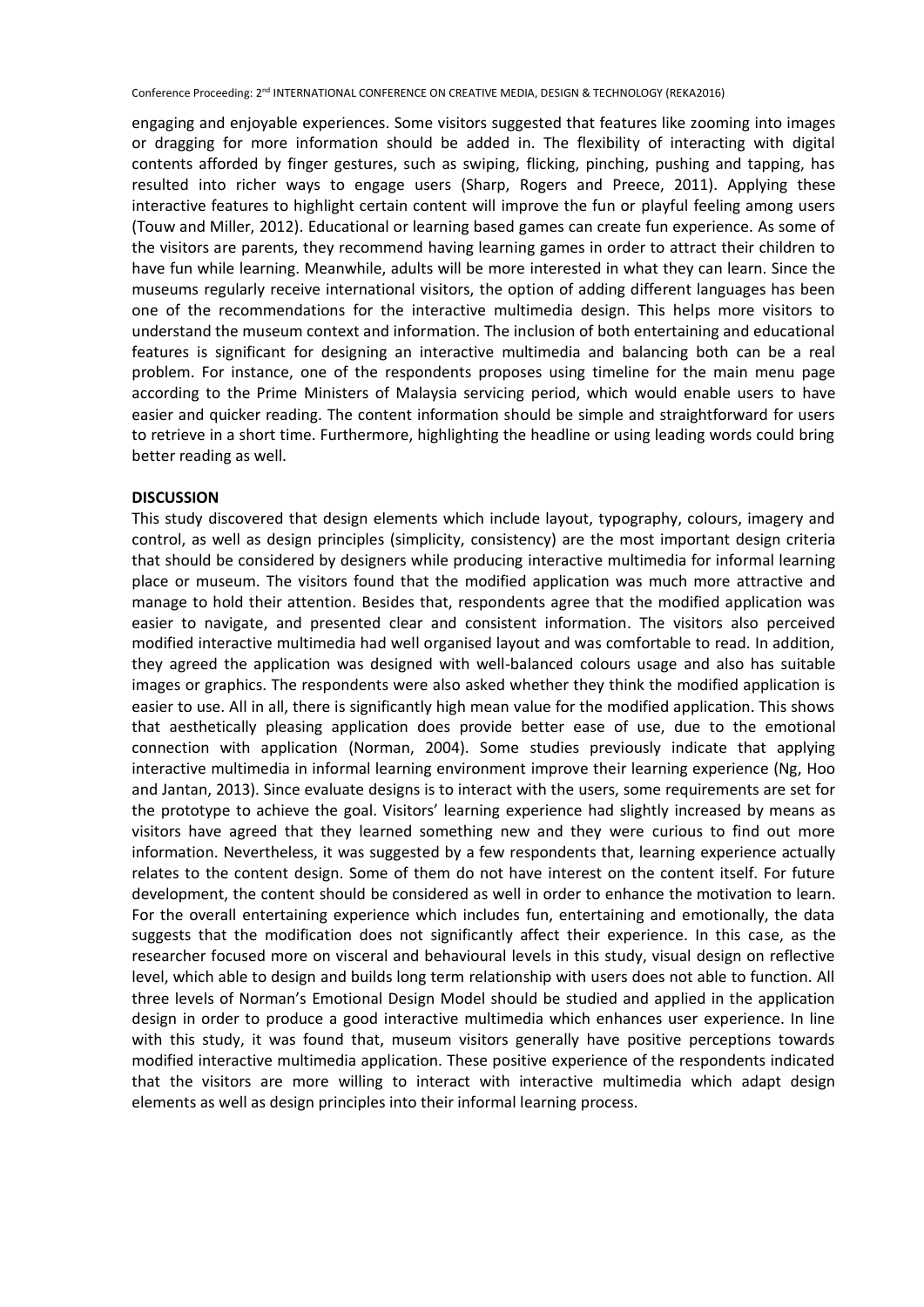## **CONCLUSION**

Based on the result, visitors do agree that interactive multimedia in the National Museum currently need more improvement on the design parts. Most of the visitors approach interactive multimedia with a purpose in mind, either for education or entertainment purpose. Several studies shows that interactive multimedia motivate visitors to learn in their own will whereby their own content, location, timing and learning style can be controlled (Ng, Hoo and Jantan, 2013). This type of informal learning is suitable for museum environment. The research data provided suggestion for designer and curators who are interested in creating interactive multimedia that is grounded in Norman's Emotional Design Model. In summary, it is confirmed that the interactive multimedia design which adapts content design elements in Norman's Emotional Design Model, and design principles such as simplicity and consistency have improved overall positive experience for visitors. As Chang et al. (2012) discover visually attractive designed touch screen application does improve visitors' experience. It is important for the curators to take actions to ensure the touch screens are functioning in the museum galleries and to keep updating the design of touch screens that meet visitors' expectation. Other than that, the curators should take an active role in encouraging the visitors to use touch screens while visiting. Also, the designers should adapt design elements and design principles in the touch screen design to ensure the design is usable and is able to meet the user's needs and expectation.

# **ACKNOWLEDGMENT**

This project is funded by the Ministry of Higher Education under ERGS grant. The author and coauthors would like to show appreciation to the members and staffs from National Museum or Department of Museum Malaysia (JMM) for their willingness to cooperate and support with the study.

## **REFERENCES**

- Abbas, M. Y., Taib, M. Z. M., and Masri, M. (2014), Museum Exhibition Design: Communication of Meaning and the Shaping of Knowledge. *Procedia - Social and Behavioral Sciences 153*, 254- 265.
- Bakar, Z. A., and Long, P. A (2013). Study of visual appeal interfaces based on subjective preferences.*Proceeding of the International Conference on Artificial Intelligence in Computer Science and ICT (AICS 2013).*Langkawi, Malaysia.
- Chang, T. R., Kaasinen, E., and Kaipainen, K. (2012). What influences users' decisions to take apps into use?: a framework for evaluating persuasive and engaging design in mobile Apps for wellbeing. *In Proceedings of the 11th International Conference on Mobile and Ubiquitous Multimedia.*
- De Backer, F., Peeters, J., Buffel, T., Kindekens, A., Reina, V. R., Elias, W. and Lombaerts, K. (2014). An Integrative Approach for Visual Arts Mediation in Museums. *Procedia-Social and Behavioral Sciences, 143*, 743-749.
- Elliston B. and FitzGerald, E. (2012). Encouraging museum visitor engagement using spontaneous talk-in-interaction audio guides. *Proceedings of the 4th International Conference on Computer Supported Education (CSEDU 2012).* Porto, Portugal.
- Elottol, R. M. and Bahauddin, A. (2011), A Competitive Study on the Interior Environment and the Interior Circulation Design of Malaysia Museums and Elderly Satisfaction. *Journal of Sustainable Development, 4*(3), 223.